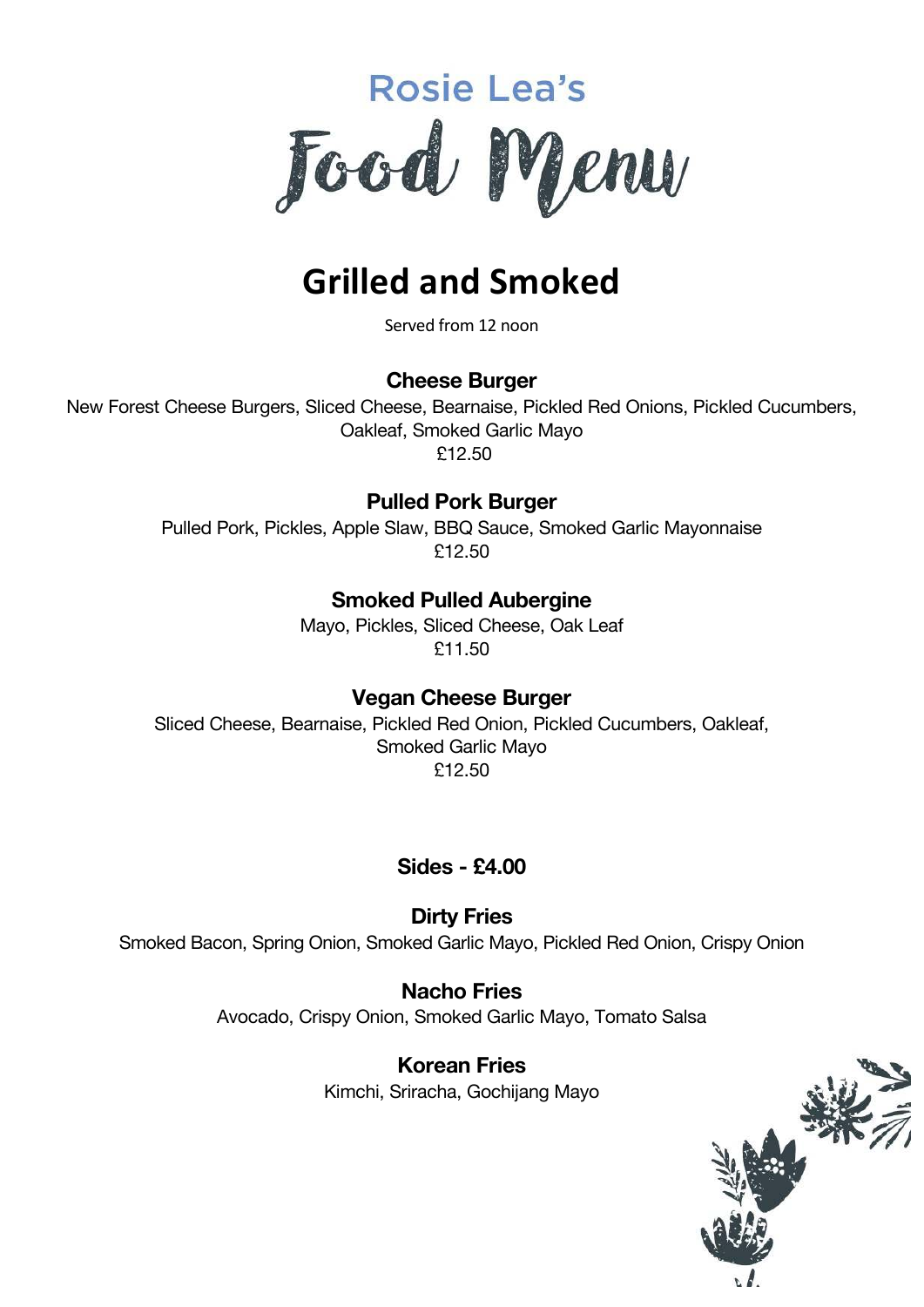

Served  $12 - 5$  pm

## **Sandwiches & Light Bites**

All sandwiches are served on Sourdough bread from Breadport, New Milton (GF option available)

£8.95

Hot Smoked Chalk Stream Trout, Wood Sorrel, Golden Beetroot, Cream Cheese

Ham Hock, Burnt Cauliflower, Piccalilli

Isle of Wight Tomato, Goats Curd, Hampshire Watercress

Whipped Feta, Spiced Carrot, Hazelnut (V)

Slow Cooked Chicken, Thyme, Smoked Tomato

Posh Fish Finger Sandwich

### **Feeling Hungry?**

Add a portion of fries or a mug of soup for £2 each

Homemade Soup of the Day, Warm Sourdough £7.00

## **Tapas Sharing / Small Plates**

£7.95 each/ Two for £15.00 or why not share five dishes for £37.50

New Forest Wild Mushroom Crumpet, Rosary Ash, Truffle (v)

Local Fire Roasted Beetroots, Dill, Apple (v)

Slow Cooked Pork Belly, Chorizo, Sherry, Beans and Peas

Smoked Bramshaw Lamb Sausage, Fennel, Kohlrabi, Lime and Chilli Marmalade, Sourdough

Maple Roasted Carrots Feta, Hazelnut Dressing

Isle of Wight Tomato, Buffalo Mozzarella, Cucumber Vinegar, Basil

## **Sides**

Fries £3.50

Grilled Sourdough and Smoked Garlic Oil £3.50

Olives £3.50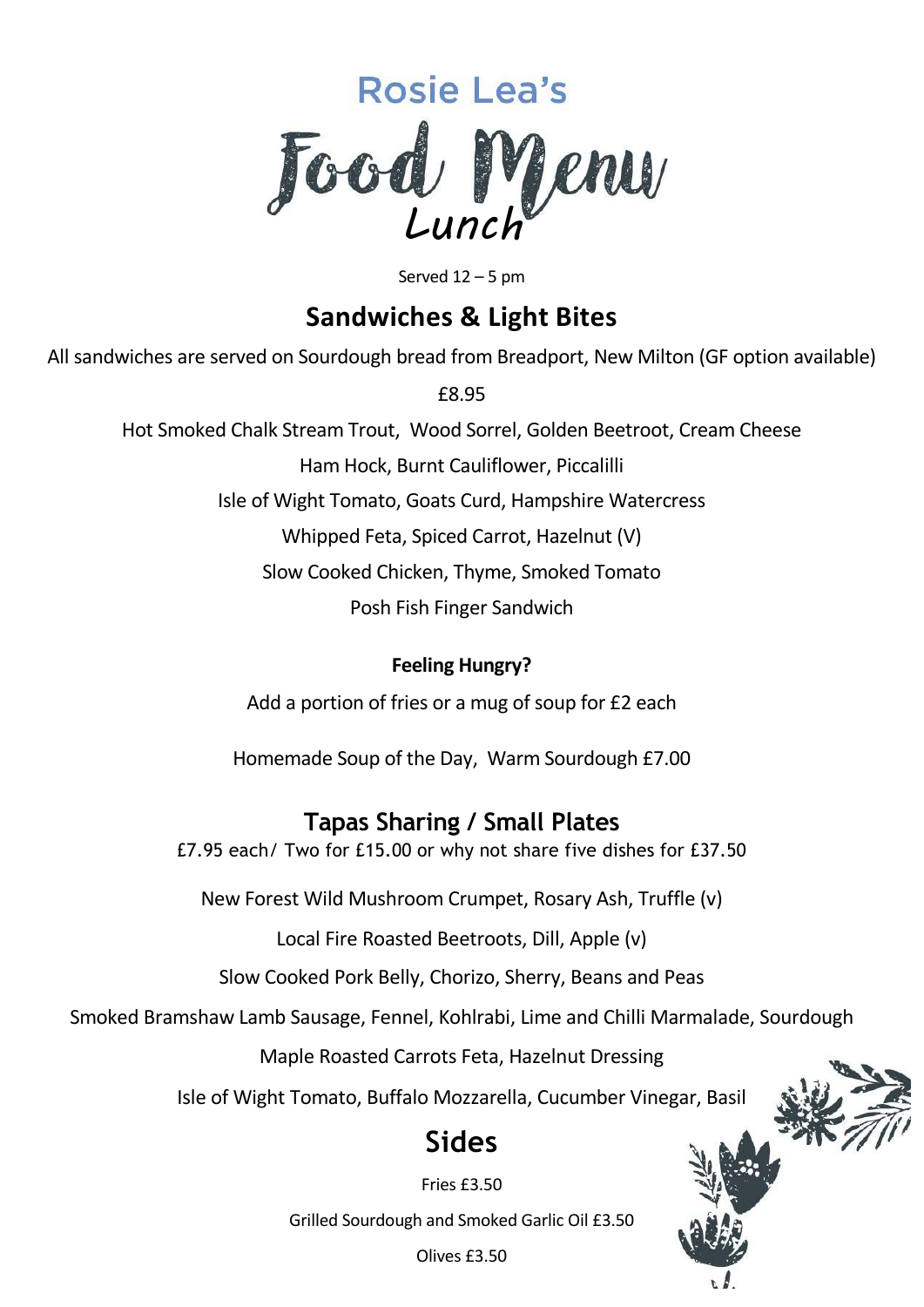

## **Breakfast (Served 9am – 11.30am)**

Scrambled Egg on Toast £4.95

Mini Breakfast: Egg, Bacon, Sausage, Baked Beans, Potato Cake £6.95

Chef's Pancake Stack £4.95

Sausage Sandwich £4.95

## **Lunch Menu**

## **One Course £7.50 / Two Courses £9.95**

Tomato Soup, Slice of Bread Cheesy Garlic Bread

---

Sausages, Peas, Crushed Potatoes Chicken Strips, Pea, Chips Spaghetti, Tomato Sauce, Mozzarella

Macaroni Cheese

---

Warm Chocolate Brownie, Ice Cream

Ice Cream Sundae

## **Children's Afternoon Tea**

## £10.00

Selection of Ham and Cheese Sandwiches

Mini Scone, Jam, Butter

Brownie, Red Velvet Cookie, Cake of the Day

All served with a teapot of squash or tea

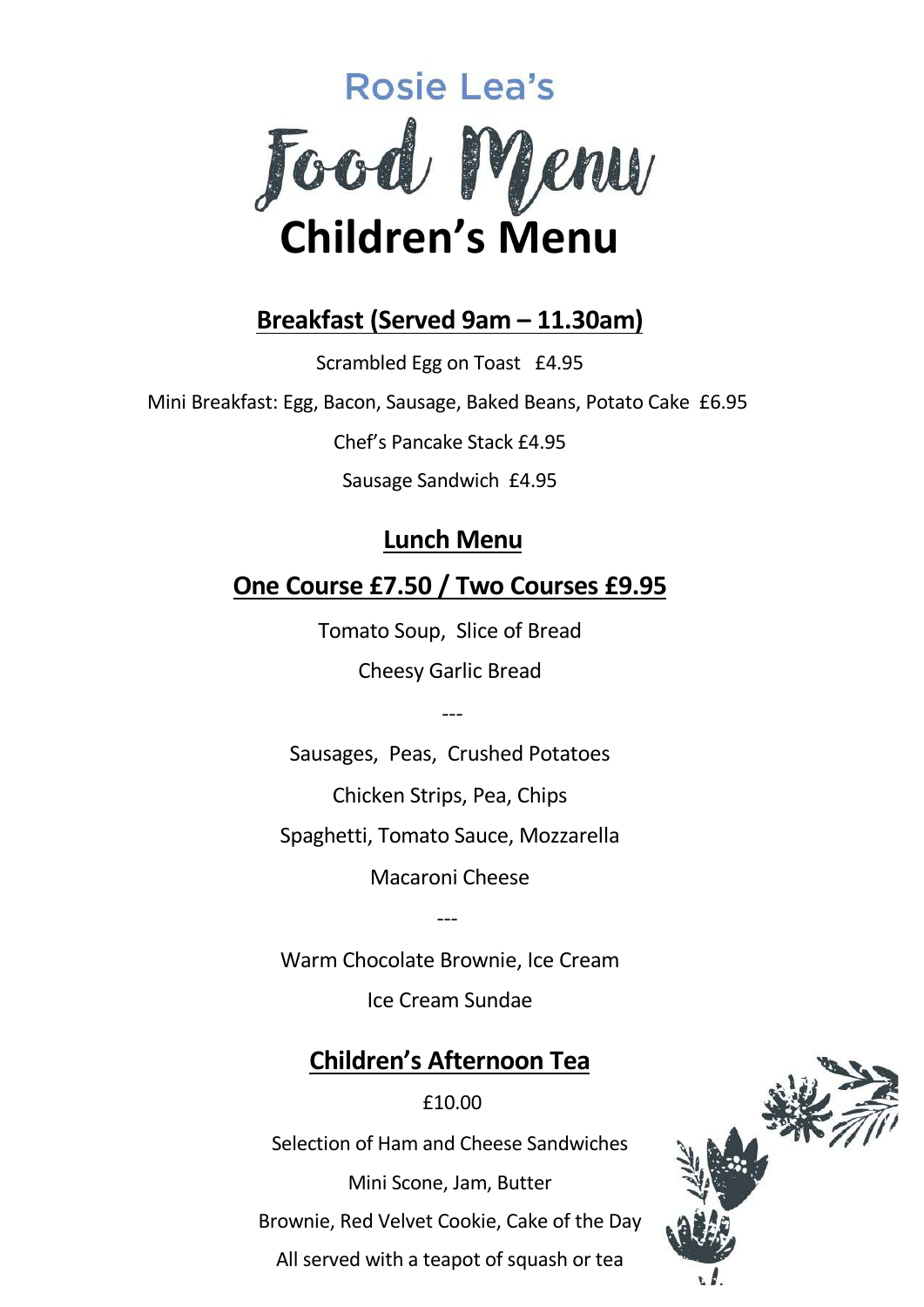

**Rosie Lea Loves Afternoon Tea**

## **Rosie Lea Royal Tea Basket**

Selection of Sandwiches

Two Scones – Jam – Dorset Clotted Cream

Selection of Hand crafted Cakes and Bakes

Tea or Coffee

£19.95 for one

## **Rosie's Ramblers Tea**

Selection of Sandwiches

Smoked Cheese Scone - Bacon and Marmite Jam - Apple

Homemade Sage and Garlic Sausage Roll

Sopley Grilled Asparagus – Ricotta Tart – Hampshire Watercress

A Slice of Homemade Cake

Tea or Coffee

£19.95 for one

## **Rosie Lea Sparkling Tea Basket**

Selection of Sandwiches Two Scones – Jam – Dorset Clotted Cream Selection of Hand crafted Cakes and Bakes Tea or Coffee – Glass of Prosecco £25.00 for one

## **Rosie Lea Pimm's Cream Tea**

Sweet Scone – Jam – Dorset Clotted Cream - Glass of Pimms

£11.00

## **Simplici-tea**

Fruit or Plain Scone – Jam – Dorset Clotted Cream – Berries - Tea or Coffee

£6.75 for one

## **Rosie Lea Sparkling Tea Basket**

Cheese Scone – Winchester Cheese – Bacon and Marmite Jam – Butter – Apple -Tea or Coffee

£6.75 for one

## **Grazing Sweet Sharing Board**

Selection of Hand crafted Cakes and Bakes

£12.50 for two

## **Scone and Butter**

Sweet or Savoury Scone - Butter

£2.75 for one